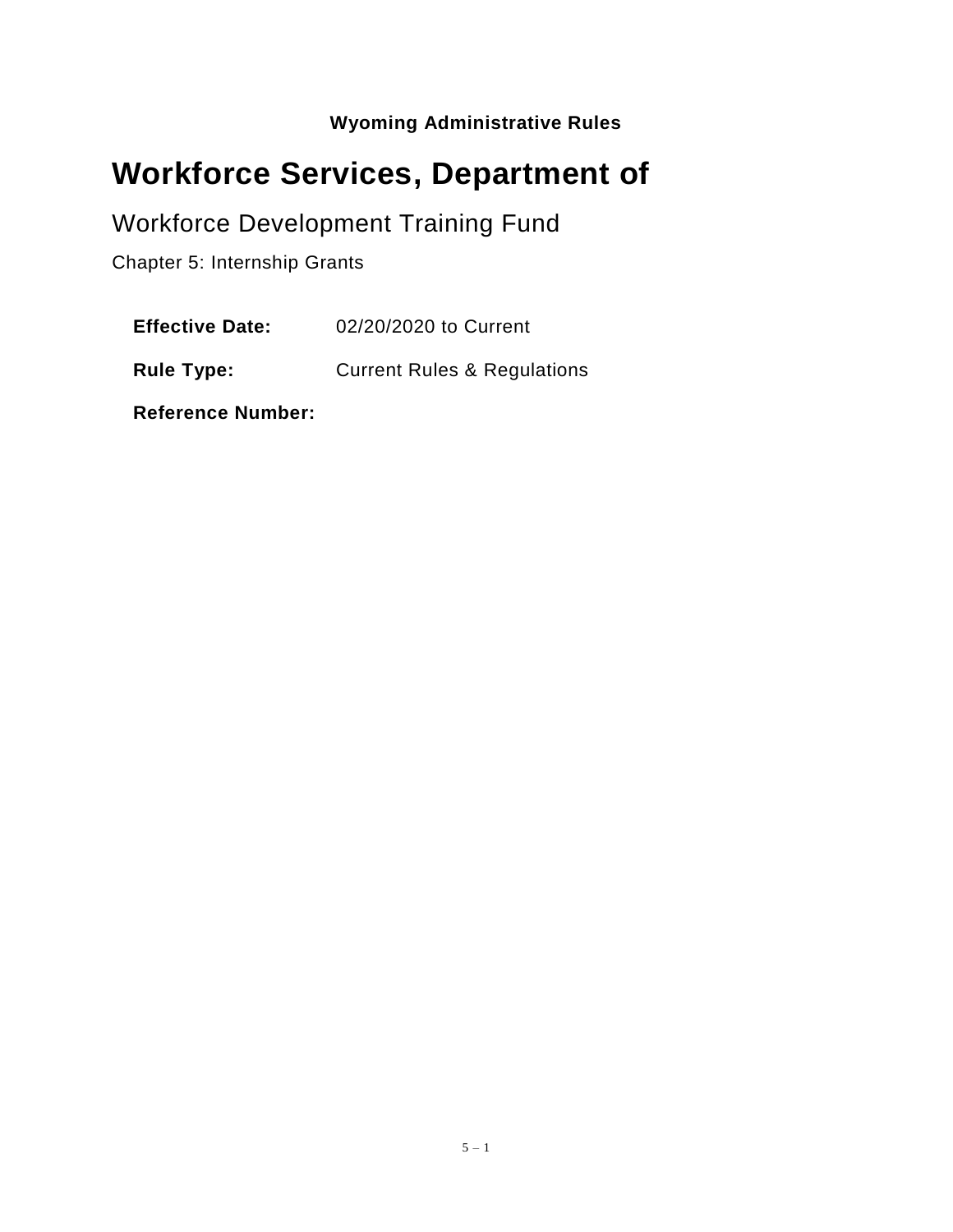# **Chapter 5**

# **Internship Grants**

#### **Section 1. Authority**

The Department of Workforce Services (DWS) is authorized under the DWS Act Wyoming Statutes (W.S.) § 9-2-2601(d) and (g)(i)(ii) and (iv), W.S. § 9-2-2602(b)(vi), W.S. § 9-2-2604, W.S. § 27-3-209, W.S. § 27-3-211, and the Wyoming Administrative Procedures Act, W.S. § 16-3-101, *et seq.* to promulgate rules and regulations to be used by DWS in the discharge of its functions.

#### **Section 2. Purpose**

To provide Wyoming businesses the opportunity to offer structured work experiences to individuals through internships to enhance an individual's work skills, knowledge and abilities.

#### **Section 3. Definitions**

(a) "Applicant" means any business proprietor or business entity that applies for an Internship Grant through DWS.

(b) "Intern" is a student or trainee who works, on a limited basis, at a trade or occupation in order to gain work experience. This does not include entrepreneurships or self-employment.

(c) "Internship" means to provide real-world work experience that enables the intern to gain skills that can be applied to future jobs. Internship terms are twelve (12) months or less.

(d) "Preferred Industries" are focused workforce areas that have been selected by industry partnerships associated with the Wyoming Workforce Development Council. Specific industries can be found at:

<http://wyomingworkforce.org/businesses/wdtf/industries/>

(e) "Structured learning experience" (SLE) means experiential, supervised, indepth learning experiences that are designed to offer interns the opportunity to more fully explore career interests.

(f) "Wyoming based business" means any business physically located in the state of Wyoming.

## **Section 4. Business Internship Grants**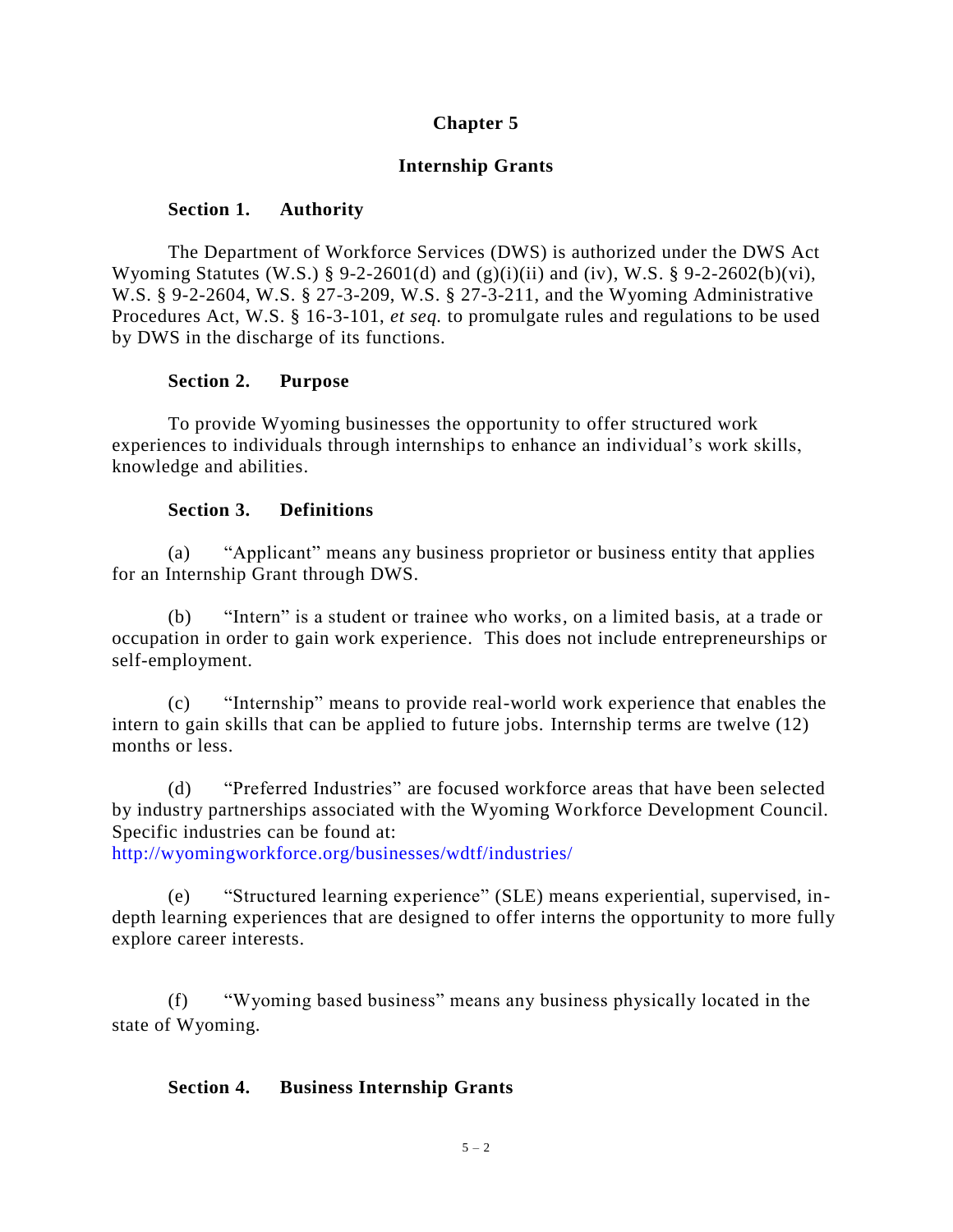(a) Applicant Eligibility

- (i) Must be a Wyoming based business or non-profit organization;
- (ii) Cannot be a government entity, other than county hospitals; and,
- (iii) Internship grants will be limited by business size and per state fiscal

year.

- (A) One (1) intern for businesses with 1-8 employees;
- (B) Up to two (2) interns for businesses with 9-49 employees;

and,

(C) Up to three (3) interns for businesses with  $50+$  employees.

(b) Intern Eligibility Requirements.

(i) Interns that qualify for Workforce Investment and Opportunities Act (WIOA) services (Public Law §113-128; 128 Stat. 1425) or qualify for vocational rehabilitation services (Rehabilitation Act of 1973 as amended by Title IV and VI of the WIOA, Public Law §93-112; Title 34, C.F.R. 361.48) through DWS are deemed to be not eligible for the Internship Grants.

(ii) Fair Labor Standards Act (FLSA). The FLSA and the youth employment regulations are hereby incorporated as issued in 29 CFR, Part 570, establishing both hours and occupational standards for youth, including the hazardous occupations. The FLSA was last updated as published.

(A) The Department of Workforce Services has determined that incorporation of the full text of these rules would be cumbersome and inefficient given the length or nature of the rules;

(B) Any code, standard, rule or regulation incorporated by reference does not include any later amendments or editions of the incorporated matter beyond the applicable date identified in this section; and

(C) The incorporated code, standard, rule, or regulation is maintained at the Department of Workforce Services office at 5221 Yellowstone Road, Cheyenne, WY 82002, and, is available for public inspection and copying at cost at the same location. The FLSA rules can also be reviewed at: <https://www.dol.gov/whd/regs/compliance/whdfs43.pdf>

(c) Applicant Compliance Requirements. For Application consideration, the applicant must demonstrate and allow, to the satisfaction of the Department, the following requirements: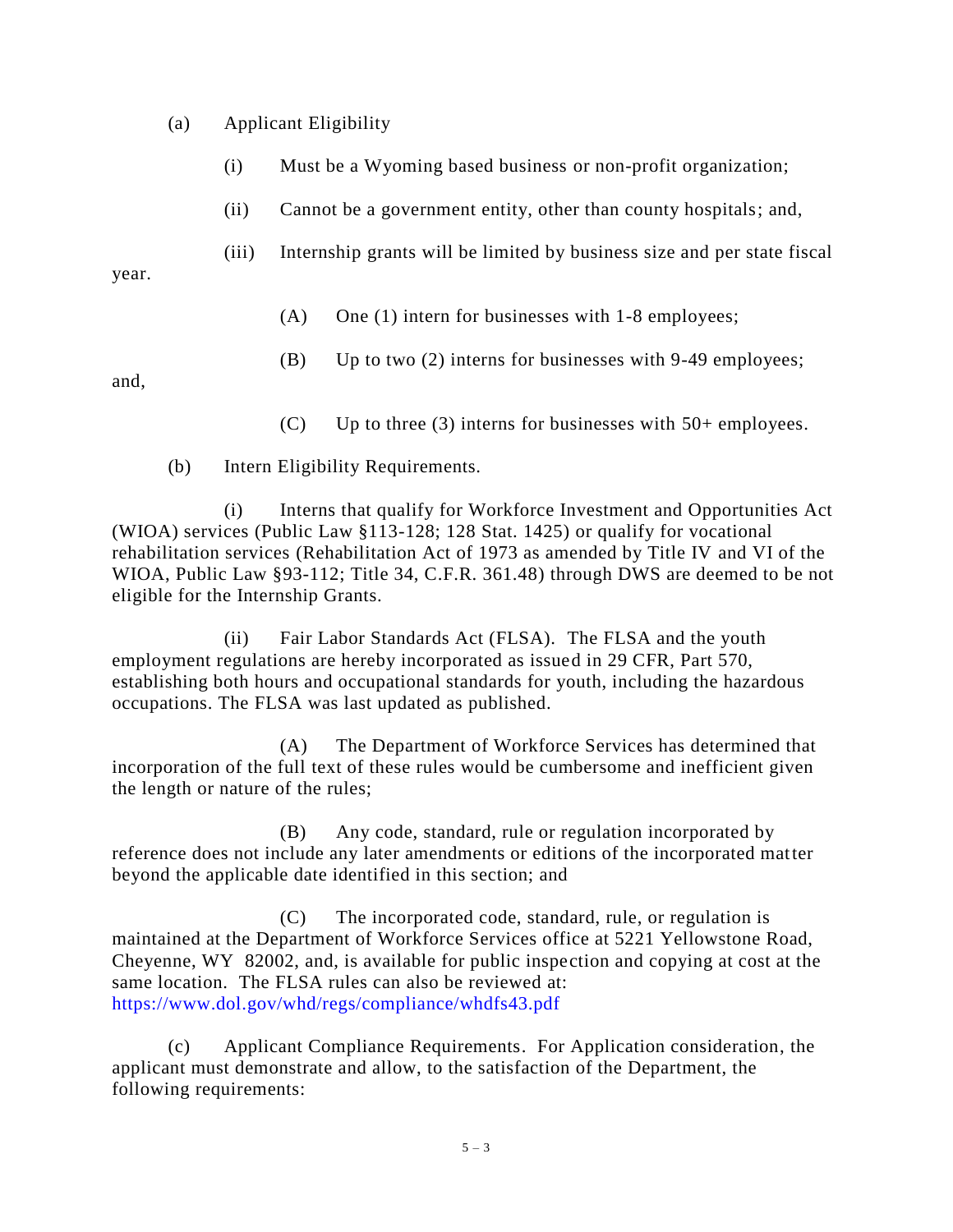(i) In good standing with the Wyoming Unemployment Insurance program,if required;

(ii) In good standing with the Wyoming Workers' Compensation program,if required;

(iii) Registered and in good standing with the Wyoming Secretary of State's office, if required; and

(iv) In good standing with the Workforce Development Training Fund (WDTF).

(d) Allowable Wage Reimbursement

(i) Grants will reimburse up to a maximum of twelve dollars (\$12) per hour per intern.

(ii) Internship grants will allow up to 1040 hours per internship.

(iii) Internships can be up to forty (40) hours per week.

(e) Non-allowable Reimbursements. The following list is not included in any reimbursement from this program and will be the responsibility of the business:

(i) fringe benefits – insurance coverage, payroll taxes

(ii) bonuses;

(iii) overtime wages;

(iv) supplies and/or equipment; or

(v) travel expenses.

(f) Grant Application Process. Applications will be reviewed on a quarterly basis, by a panel composed of Department staff.

(i) Applicants shall complete the Internship Grant application provided by DWS, to include detailed information about the following:

(A) Describe, in detail, the internship opportunity, and include the following:

(I) Identify specific industry – preference will be given for preferred industries listed on: <http://wyomingworkforce.org/businesses/wdtf/industries/>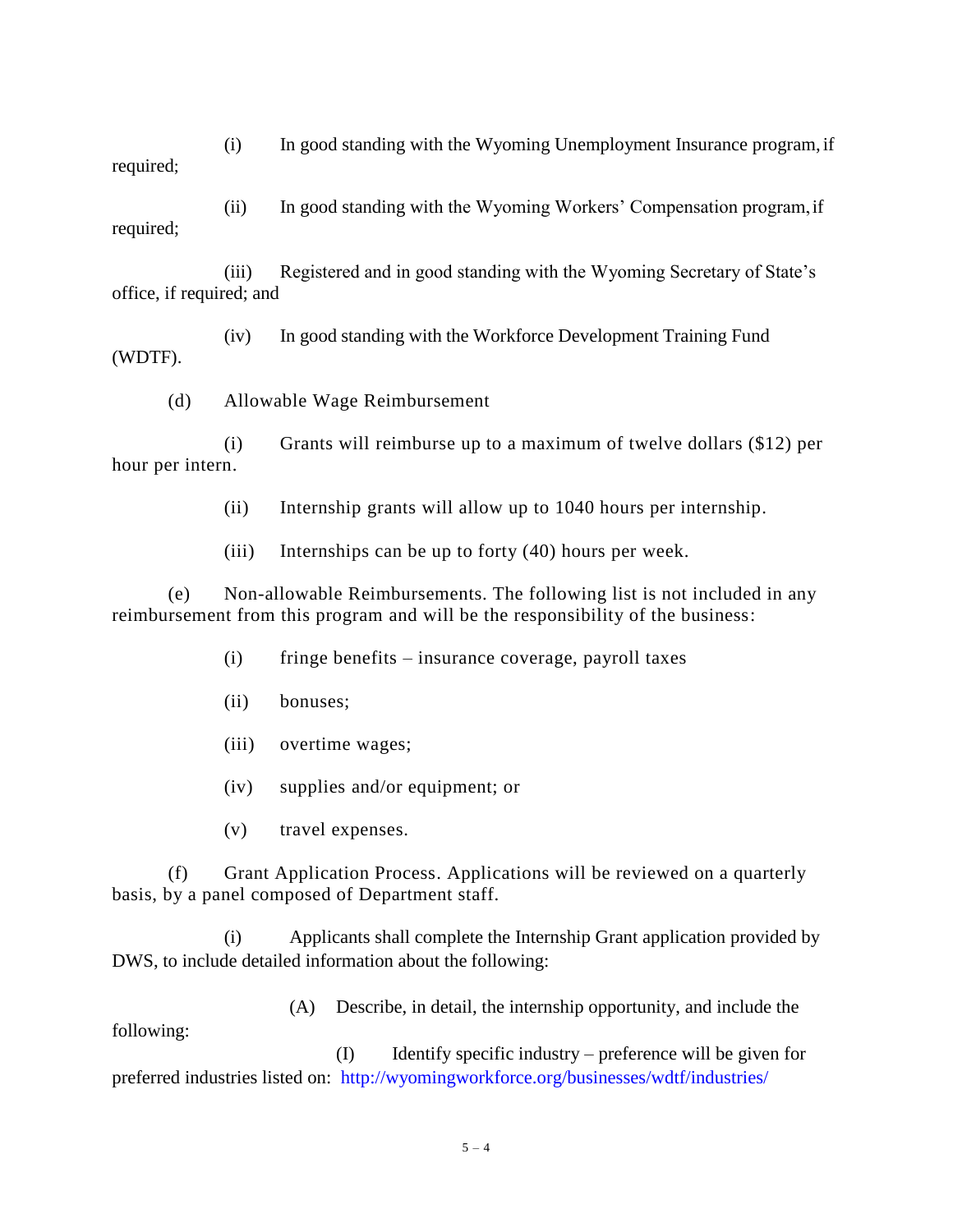- (II) List job title and duties.
- (III) List skills, knowledge and abilities to be achieved.
- (IV) Provide a work schedule to include hours to be worked,

start date, end date, etc.

(V) Define the structured learning experience including competencies and how these skills will be documented. If applicable, indicate any business partnerships with an educational institution.

(g) Grant Approval Process. Approval will be based on the following criteria:

(i) DWS will screen Internship Grant Applications for compliance with the requirements in Section 4(a) through (f) above.

(A) Applications that do not meet the requirements will be rejected.

(B) Preference will be given to Applicants who are in a preferred

industry.

(h) Contract and Payment

(i) If the grant is approved and funds are available, DWS shall enter into a contract with the applicant.

(ii) Grant funds shall be paid directly to the contractor either on a monthly basis and at the end of the internship/contract. Payment schedules will be individualized per business requests on the application with the exception of the final payment. Final payments will be completed once the internship is completed and the final report is received.

(iii) Grant programs must be operated on a cost reimbursement basis with the contractor submitting paystub(s) and contact information to ensure payments may be made in conformance with their contract.

(i) Reporting Requirements. An applicant who receives funds from this program shall submit reports, in formats provided by the Department and include the following:

(i) The applicant in collaboration with the intern(s), shall submit a final report, within forty-five (45) days of completion, to DWS outlining the results of the internship:

(A) How the internship supported the business and improved efficiency or profitability of the business(es) or industry; and,

(B) Demonstrate and document how the structured learning experience